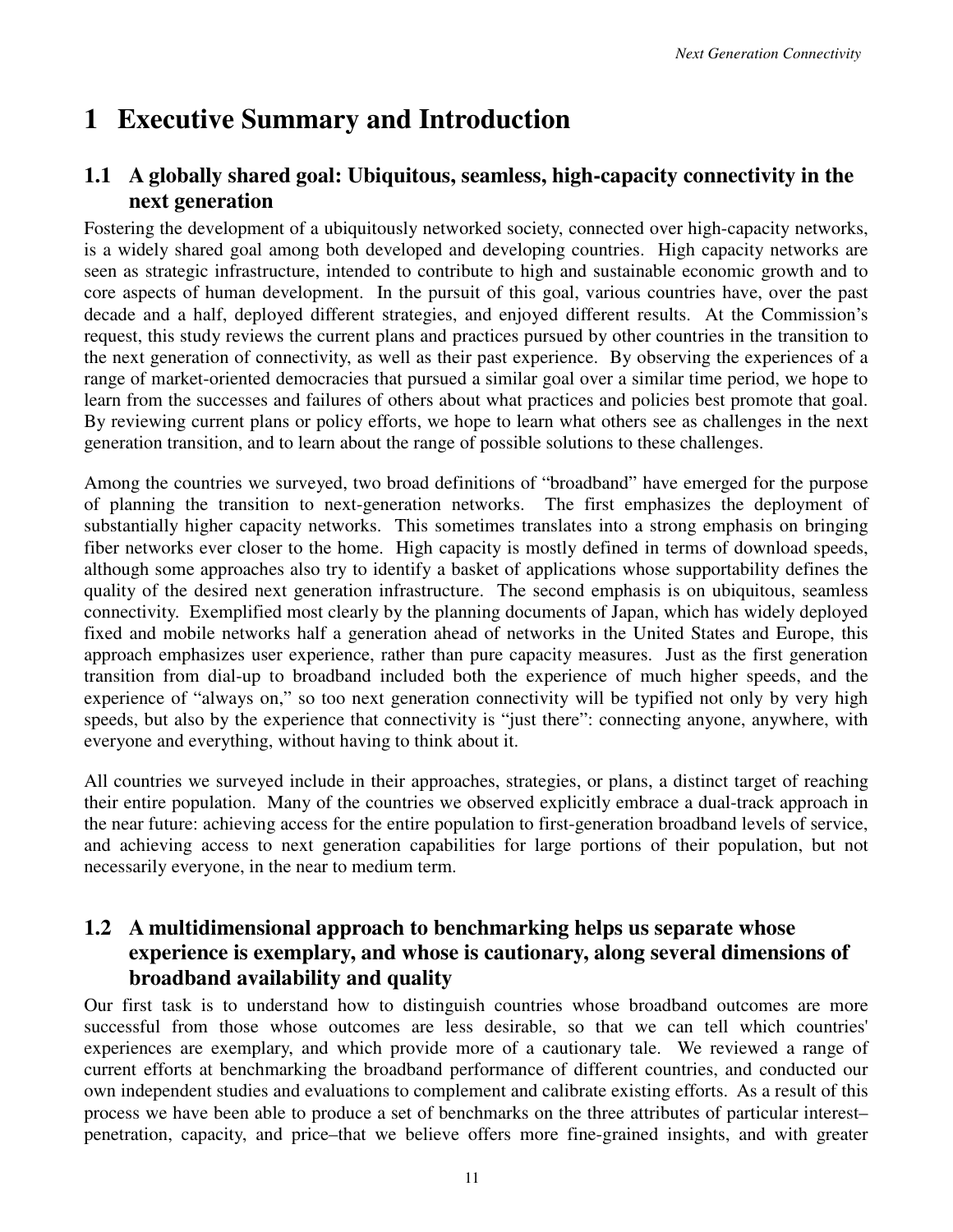confidence, than do the benchmarks that have commonly been used in American public debates over broadband performance. These benchmarks focus on the quantity, quality, and price of Internet connectivity in the United States, by looking at: (a) how many people have fixed, mobile, and nomadic broadband, (b) what is it that they "have" technically, and (c) at what prices. For each measure we use more than one metric and more than one independent source or approach to measurement. For speeds we use actual measurements from two different companies, measuring in different locations in the network. For prices, we use three independent datasets, with close to 1000 observations. The results from these independent sources, using independent measurement approaches, bolster the level of confidence in our findings.

#### **1.2.1 The United States is a middle-of-the-pack performer on most first generation broadband measures, but a weak performer on prices for high and next-generation speeds**

Our findings confirm the widespread perception that the United States is a middle-of-the-pack performer. On fixed broadband penetration the U.S. is in the third quintile in the OECD; on mobile broadband penetration, in the fourth quintile. In capacity the U.S. does better, mostly occupying the second quintile by measures of both advertised and actual speeds. In price the picture is mixed, showing good performance on prices for the very low speed offerings, and very high prices, relatively, as speeds increase. The U.S. does reasonably well for the lowest prices available for the slowest speeds, below 1.5Mbps. Prices rise significantly as the offerings become those that are more "current generation": both in the 2-10Mbps category and the 10-32 Mbps high-speed category—where the US is  $19<sup>th</sup>$  of 30 or 18<sup>th</sup> of the 28 that have high speed access, respectively. In prices for next generation speeds, the U.S. has the highest average prices from top-four providers in the OECD for speeds above 35Mbps, and is ranked  $19<sup>th</sup>$  of 19 in that category. On those few measures where we have reasonably relevant historical data, it appears that the United States opened the first decade of the 21<sup>st</sup> centuries in the top quintile in penetration and prices, and has been surpassed by other countries over the course of the decade.

| <b>Penetration</b><br><b>Metrics</b>                                                                                              | Rank amongst<br><b>OECD 30 countries</b> | <b>Speed metrics</b>                               | <b>Rank amongst</b><br><b>OECD 30 countries</b> | <b>Price metrics</b>                                                                                                         | <b>Rank amongst</b><br><b>OECD 30 countries</b> |
|-----------------------------------------------------------------------------------------------------------------------------------|------------------------------------------|----------------------------------------------------|-------------------------------------------------|------------------------------------------------------------------------------------------------------------------------------|-------------------------------------------------|
| Penetration per 100,<br><b>OECD</b>                                                                                               | 15                                       | <b>Maximum</b><br>advertised speed,<br><b>OECD</b> | 9                                               | Price for low<br>speeds, combined                                                                                            | 9                                               |
| Household<br>penetration, OECD                                                                                                    | 15                                       | Average advertised<br>speed, OECD                  | 19                                              | Price for med<br>speeds, combined                                                                                            | 19                                              |
| 3G penetration,<br>Telegeography                                                                                                  | 19                                       | Average speed,<br>Akamai                           | 11                                              | Price for high<br>speeds, combined                                                                                           | 18                                              |
| Wi-Fi hotspots per<br>100000, Jiwire                                                                                              | 9                                        | Median download,<br>Speedtest. net                 | 11                                              | Price for next<br>generation speeds,<br>combined                                                                             | 19                                              |
| Note: Details in Part 3<br>Source: OECD, Telegeography, Jiwire,<br>Akamai, Speedtest.net, Point Topic,<br>Berkman Center analysis |                                          | Median upload,<br>Speedtest.net                    | 5                                               | 1 <sup>st</sup> quintile<br>2 <sup>nd</sup> quintile<br>3rd quintile<br>4 <sup>th</sup> quintile<br>5 <sup>th</sup> quintile |                                                 |
|                                                                                                                                   |                                          | Median latency,<br>Speedtest.net                   | 17                                              |                                                                                                                              |                                                 |
|                                                                                                                                   |                                          | 90% Download,<br>Speedtest.net                     | 11                                              |                                                                                                                              |                                                 |
|                                                                                                                                   |                                          | 90% Upload,<br>Speedtest.net                       | $\overline{7}$                                  |                                                                                                                              |                                                 |

**Table 1.1. United States rank among OECD countries, Berkman studies on dimensions of penetration, speed (advertised and actual), and price (by tier of service defined by speed).**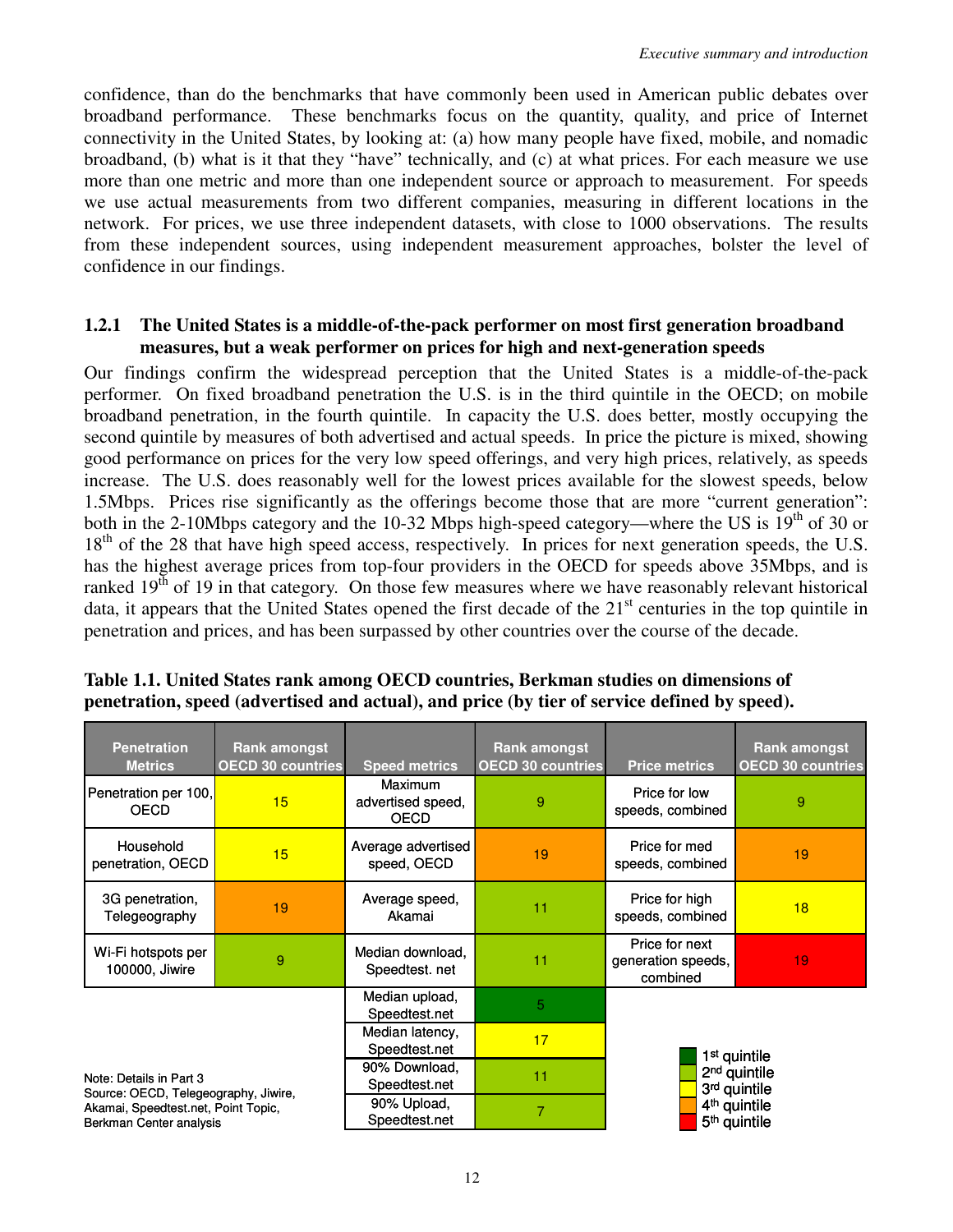#### **1.2.2 Our approach allows us to separate the experiences of other countries into positive and negative along various dimensions of interest**

Quite apart from judging the relative performance of the United States, our benchmarking exercise allows us to diagnose which countries are potential sources of positive lessons, and which countries are potential sources of negative lessons. Here, our multidimensional benchmarking approach offers substantial new insights. Canada, for example, is often thought of as a very high performer, based on the most commonly used benchmark of penetration per 100 inhabitants. Because our analysis includes important measures on which Canada has had weaker outcomes—prices, speeds, and 3G mobile broadband penetration—in our analysis it shows up as quite a weak performer, overall. Most other countries do not move quite as much from what that most common benchmarking measure describes, but countries like Switzerland and Norway nonetheless are not as strong performers as they are usually perceived to be, while France exhibits much better performance than usually thought because of its high speeds and low prices. The Netherlands has had good experiences with fixed broadband, but not with mobile, while Italy had exactly the inverse experience. The changes in our interpretation of the experience of other countries are particularly important when our goal is to learn from that experience what practices and polices may be helpful, and what practices may be less helpful, for which outcomes.

## **1.3 Policies and practices**

#### **1.3.1 Transposing the experience of open access regulation from the first broadband transition to next generation connectivity occupies a central role in other nations' plans**

Our most surprising and significant finding is that "open access" policies—unbundling, bitstream access, collocation requirements, wholesaling, and/or functional separation—are almost universally understood as having played a core role in the first generation transition to broadband in most of the high performing countries; that they now play a core role in planning for the next generation transition; and that the positive impact of such policies is strongly supported by the evidence of the first generation broadband transition.

The importance of these policies in other countries is particularly surprising in the context of U.S. policy debates throughout most of this decade. While Congress adopted various open access provisions in the almost unanimously-approved Telecommunications Act of 1996, the FCC decided to abandon this mode of regulation for broadband in a series of decisions beginning in 2001 and 2002. Open access has been largely treated as a closed issue in U.S. policy debates ever since. In Part 4 we offer an extensive survey of the literature on open access in the past decade. We find that the econometrics literature is basically divided on whether open access works or not, is surprisingly sparse and weak overall, and is heavily influenced by industry-sponsored work. We explain the severe limitations of many of the econometric studies, whether sponsored by interested parties or not. The existing qualitative work, which is capable of offering more nuanced analysis, tends more clearly to support the beneficial effects of open access, and is less influenced by industry-sponsored work.

In this study, we follow the qualitative work of others by offering new, up-to-date case studies of half of the OECD countries. The evidence suggests that transposing the experience of open access policy from the first generation transition to the next generation is playing a central role in current planning exercises throughout the highest performing countries. In Japan and South Korea, the two countries that are half a generation ahead of the next best performers, this has taken the form of opening up not only the fiber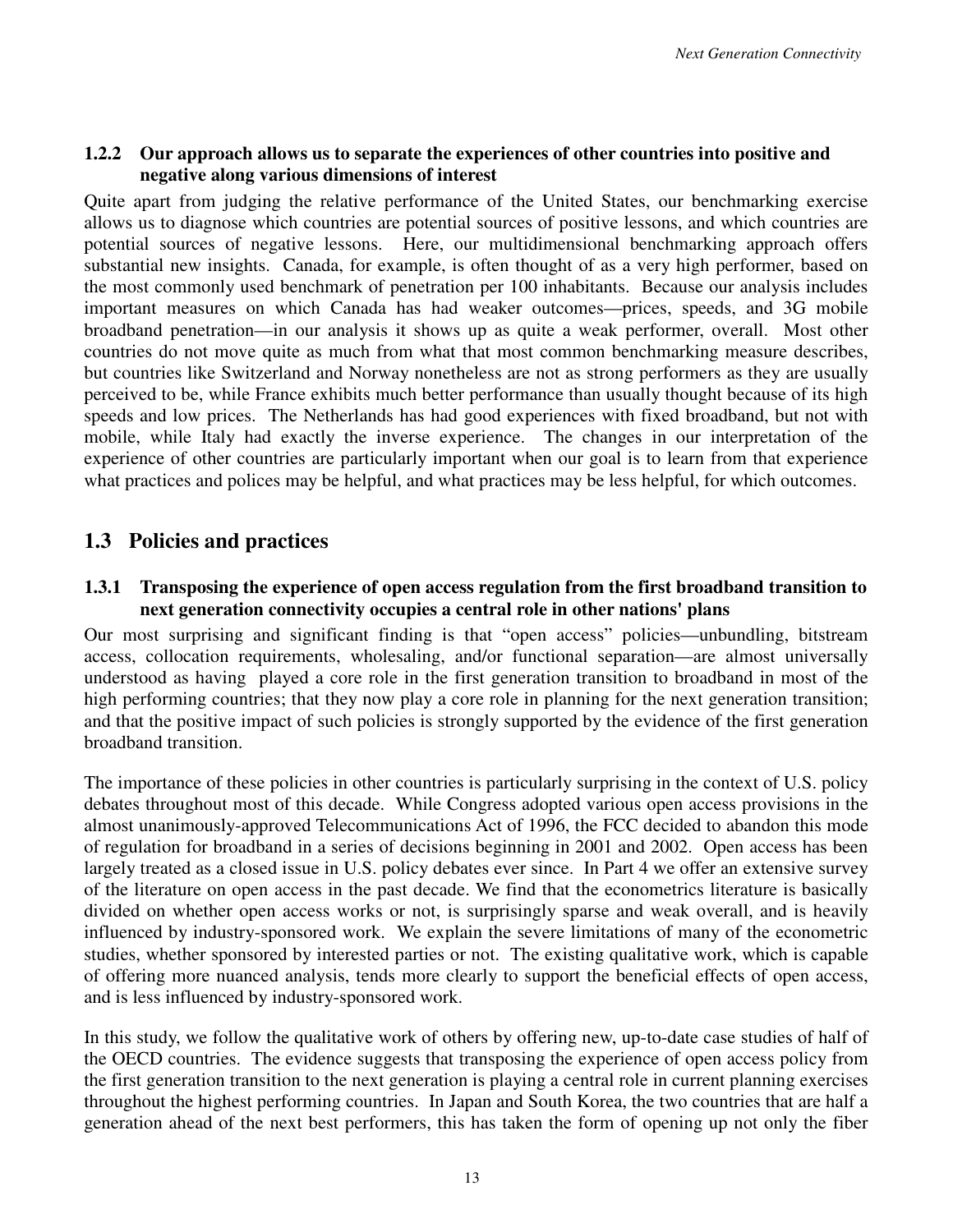infrastructure (Japan) but also requiring mobile broadband access providers to open up their networks to competitors. Moreover, countries that long resisted the implementation of open access policies, Switzerland and New Zealand, changed course and shifted to open access policies in 2006.

Transposing the experience of open access in the first generation to the next generation is taking a wide range of alternative forms. The shared core understanding is that the transition to next generation infrastructures re-emphasizes the high upfront costs involved in, or natural monopoly, characteristics of, telecommunications networks, and requires some form of shared infrastructure if competition is to be maintained in the teeth of such economies of scale. At one end of the spectrum is Australia, which is approaching this problem with a plan for a nationally funded fiber network, which will be privatized after completion to a fully open access carrier. The Swedish model, which involves extensive government and municipal funding together with functional separation, marks a large role for government investment that still leaves substantial room for private investment. In the middle are solutions built on the functional separation model introduced in the United Kingdom, and adopted since by Sweden, New Zealand, Australia, and Italy, that requires the carriage portions of the network to be functionally separated from the service provision. The French model involves lighter regulation, defining only narrow portions of the network—in particular ducts and in-building wiring—as open access elements for fiber networks. Finally, there are new emerging models of voluntary or quasivoluntary shared infrastructure investment, in the Netherlands and Switzerland, whereby the carriers are adopting open access next generation networks as a business proposition, to share and spread the costs and risks of next generation deployments. We describe these approaches in detail in Part 4.

#### **1.3.2 Open access policies in other countries have sought to increase levels of competition by lowering entry barriers; they aim to use regulation of telecommunications inputs to improve the efficiency of competition in the consumer market in broadband**

Open access policies seek to make it easier for new competitors to enter and compete in broadband markets by requiring existing carriers to lease access to their networks to their competitors, mostly at regulated rates. The idea is that the cost of replicating the underlying physical plant: digging trenches, laying ducts, pulling copper/cable/fiber to each and every home is enormous; it therefore deters competitors from entering the market in broadband services. By requiring that capacity to be shared, through leasing, with competitors, open access rules are intended to encourage entry by those competitors, who can then focus their own investments and innovation on electronics and services that use that basic infrastructure. The theory underlying open access is that the more competitive consumer broadband markets that emerge from this more competitive environment will deliver higher capacity, at lower prices, to more of the population. The competing theory, that underlies the FCC's decision early in this decade not to impose open access for broadband infrastructure, is that forcing incumbents to lease their network to competitors will undermine that industry's incentives to invest in higher capacity networks to begin with, and without that investment, the desired outcomes will not materialize. We provide a more complete overview of these theories and others, as well as the evidence available to support them, in Part 4.

#### **1.3.3 The emphasis other countries place on open access policies appears to be warranted by the evidence**

Because the near-universal adoption of open access is such a surprising result, because this kind of regulation goes to the very structure of the market in broadband and the very nature of competition in next generation connectivity markets, and because the policies adopted by other countries are so at odds with American policies during this decade, we dedicate the bulk of our discussion of policies in other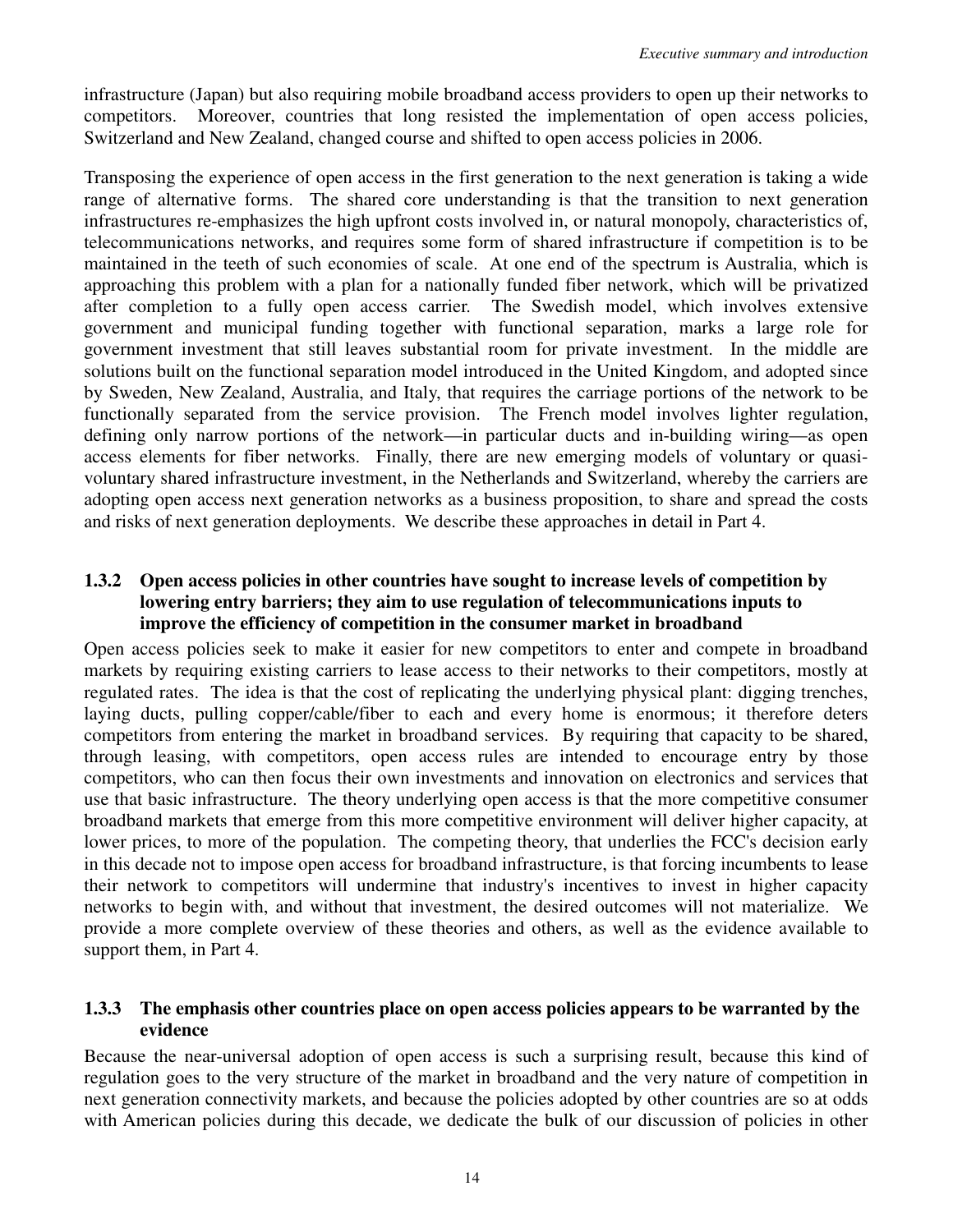countries to assessing the international experience on open access regulation. Our approach is primarily qualitative. We undertake detailed country-by-country and company-level analyses of the effects of open access and the political economy of regulation on broadband performance. We find that in countries where an engaged regulator enforced open access obligations, competitors that entered using these open access facilities provided an important catalyst for the development of robust competition which, in most cases, contributed to strong broadband performance across a range of metrics. Today these competitors continue to play, directly or through successor companies, a central role in the competitiveness of the markets they inhabit. Incumbents almost always resist this regulation, and the degree to which a regulator is professional, engaged, and effective appears to play a role in the extent to which open access is successfully implemented with positive effects. In some places where incumbent recalcitrance has prevented effective implementation of open access, regulators have implemented functional separation to eliminate the incentives of the incumbent to discriminate among consumer broadband market providers in access to basic infrastructure. We supplement these case studies with a study of pricing at the company level of 78 companies that offer high speed access. Our pricing study (Figure 4.4) shows that prices and speeds at the highest tiers of service follow a clear pattern. The highest prices for the lowest speeds are mostly offered by firms in the United States and Canada, all of which inhabit markets structured around "inter-modal" competition—that is, competition between one incumbent owning a telephone system, and one incumbent owning a cable system, $<sup>1</sup>$  where the price of</sup> entry into the market is the ability to build your own infrastructure. The lowest prices and highest speeds are almost all offered by firms in markets where, in addition to an incumbent telephone company and a cable company, there are also competitors who entered the market, and built their presence, through use of open access facilities. Companies that occupy the mid-range along these two dimensions mostly operate either in countries with middling levels of enforcement of open access policies, or in countries that only effectively implemented open access more recently.

#### **1.3.4 Wireless policies**

The next generation broadband user experience is built upon not only the deployment of high capacity networks, but also the creation of ubiquitous seamless connectivity. A central part of this new user experience involves the integration of fixed, mobile, and nomadic access. (By mobile, we mean networks evolved from cellular telephones to offer mobile broadband, primarily 3G networks; by nomadic, we refer to versions and extensions of Wi-Fi hotspots.) Approaching that goal has in most countries been associated with embracing fixed-mobile convergence. In many countries this has entailed accepting vertical integration of fixed with mobile network operators. Importantly, those countries that permit, or even encourage such vertical integration, couple it with open access policies that seek to preserve competition in, and in Japan's case with net neutrality or non-discrimination rules for, these integrated networks. The countries we reviewed are actively identifying or allocating more spectrum for 4G, or very high speed mobile services, and many are struggling with how to transition existing uses both earlier generation cellular, and television spectrum—to these future uses.

We review the wireless experience of several countries, both high performers and low, both those that do well in fixed and mobile, and those that do poorly in one but well in the other. We find that the effects of basic policy choices in wireless are difficult to tease apart. We find good performers and poor who have used auctions and beauty contests (that is, the awarding of licenses through a regulatory selection process); we find good performers and poor that started out early with four or five identical 3G licenses, and good performers who started out with what should have led to a weaker market, with only two or

 $\overline{a}$ 1 These North American companies are joined by most of the Norwegian highest-speed offerings, including Norway's incumbent telephone and cable company, as well as one power company. The sole lower-priced Norwegian nextgeneration offering is from an access-based entrant.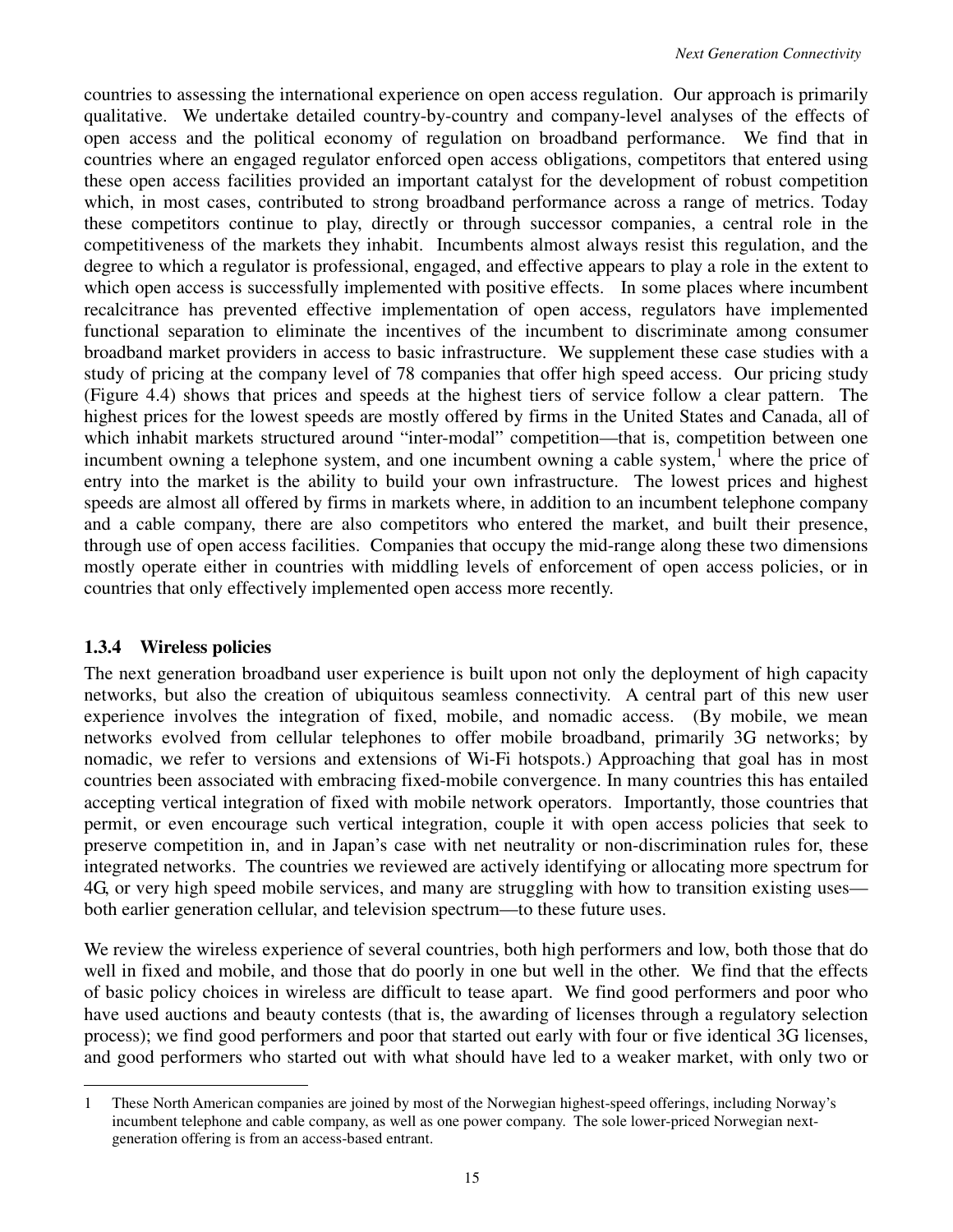three licenses. We find high performers who imposed strict build-out requirements, and others who did not. Nomadic access has developed with little support from policy: it is increasingly integrated into innovative service models. It is offered by fixed broadband providers who seek to make their networks more flexible, by mobile broadband providers who seek to increase the utility of their networks to their subscribers or reduce load on their 3G infrastructure by handing some traffic over to their nomadic access networks, or through public efforts to create connected public spaces. A major consideration in future planning will be identifying regulatory policies and practices that allow these kinds of integrations that promote seamless, ubiquitous access, without undermining competition.

### **1.4 Investments in infrastructure and demand side programs**

#### **1.4.1 Stimulus and recovery funds are spent in many countries**

Like the United States, several countries plan to use stimulus and recovery funds to support rollout of high capacity networks, either to upgrade to fiber for everyone, or to bring underserved areas up to speed. Here we survey the investments of other countries both in response to the economic crisis and in response to the perceived challenges and opportunities of the next generation transition. We found that the current U.S. investment of \$7.2 billion appropriated in the American Recovery and Reinvestment Act, adjusted per capita, is commensurate with, and mostly higher than, investment made in other countries. The exception to this statement is the announced, but not yet fully-funded, very high levels of planned government investments in Australia and New Zealand.

#### **1.4.2 Large, long term investments have played a role in some of the highest performing countries**

Several countries have invested over the long term as a strategic choice rather than as a stimulus measure. Sweden's investments are the most transparent in this vein. While the relative share of direct government investment is harder to gauge outside of Sweden, it does appear that the leaders in fiber deployment—South Korea, Japan, and Sweden—are also the leading examples of large, long term public capital investments through expenditures, tax breaks, and low cost loans that helped deployment in those countries. These countries have spent substantially more, in public spending on a per capita basis, than the U.S. has appropriated for stimulus funding. On the other hand, there are models of high performing countries, like France, that invested almost nothing directly, and instead relied almost exclusively on private investment fostered by a competitive environment.

#### **1.4.3 In Europe, substantial effort has been devoted to delimiting when government investment, both national and municipal, is justified and will not risk crowding out private investment**

Because public investment risks crowding out market investment, we review current decisions by the European Union on the proper guidelines for when and how public investment is appropriate. In the context of considering municipal investments, like Amsterdam's CityNet, and country-level investments, the European Commission has studied both specific cases and the general policy question under an explicit mandate to limit state interventions that could undermine the development of a common market in goods and services. Here we review that experience, and the new European guidelines, issued September 17th, 2009. These guidelines are a formal decision of the European Commission on two kinds of state and municipal investments. The first is aimed to achieve universal access to first generation broadband technologies. This decision refers to similar problems, and takes a broadly similar approach to, funding for access to unserved and underserved areas as taken under the stimulus funding in the U.S. The second is intended to speed deployment of next generation broadband technologies, so as